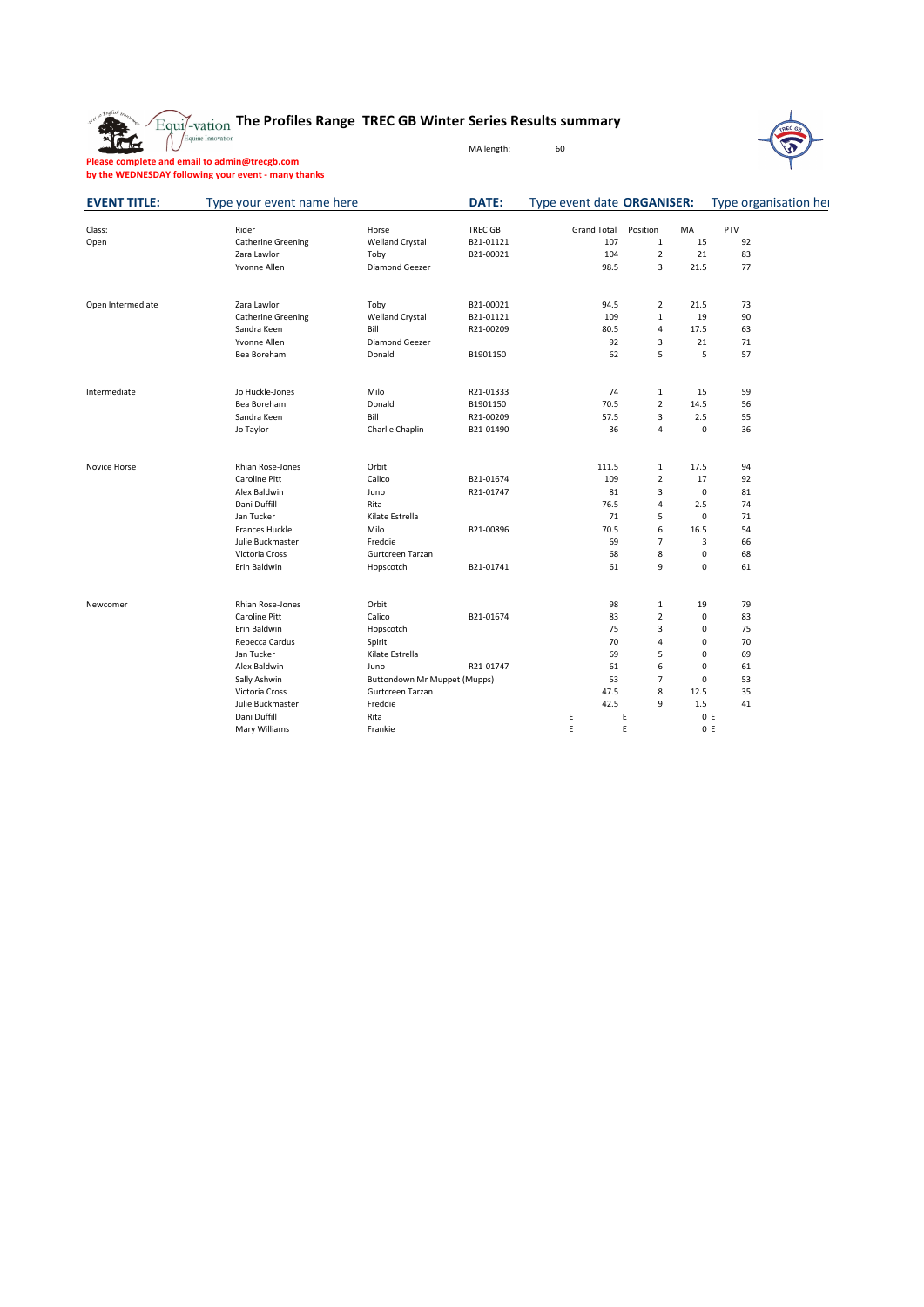| <sub>o</sub> English <sub>tro</sub><br>the the | $Equi$ -vation<br>Equine Innovation | The Profiles Range TREC GB Winter Series Class summary |              |                            |                                |                 |                      |                              |                        |                            |        |      |                           |                              |          |
|------------------------------------------------|-------------------------------------|--------------------------------------------------------|--------------|----------------------------|--------------------------------|-----------------|----------------------|------------------------------|------------------------|----------------------------|--------|------|---------------------------|------------------------------|----------|
| <b>EVENT TITLE:</b>                            | Type your event name here           |                                                        | <b>DATE:</b> |                            | Type event date h ORGANISER:   |                 |                      |                              | Type organisation here |                            |        |      |                           |                              |          |
| <b>Class:</b>                                  | <b>Open</b>                         |                                                        |              |                            |                                |                 |                      |                              |                        |                            |        |      |                           |                              |          |
| <b>RIDER</b>                                   | TREC GB NO                          | HORSE (very important)                                 | Conto        | ັ°⊗∕ີ<br>Corridor<br>Stile | <b>Immobility</b><br>Leas bend | Mount offside   | Roundabour<br>Bridge | Path crossing<br>Road closed | Time penalties         | <b>PTV</b><br><b>TOTAL</b> | CANTER | WALK | <b>MA</b><br><b>TOTAL</b> | <b>GRAND</b><br><b>TOTAL</b> | $\delta$ |
| <b>Catherine Greening</b>                      | B21-01121                           | <b>Welland Crystal</b>                                 | 10           | 10                         | 10                             | 10 <sup>1</sup> |                      | 10                           |                        |                            |        |      |                           | 107                          |          |
| Zara Lawlor                                    | B21-00021                           | Toby                                                   | 10           |                            | 10<br>10                       | 10              | 10                   |                              |                        | 83                         |        |      |                           | 104                          |          |
| Yvonne Allen                                   |                                     | Diamond Geezer                                         |              |                            | 10<br>10                       |                 | 10                   | 10                           |                        | 77                         |        | 6.5  | 21.5                      | 98.5                         |          |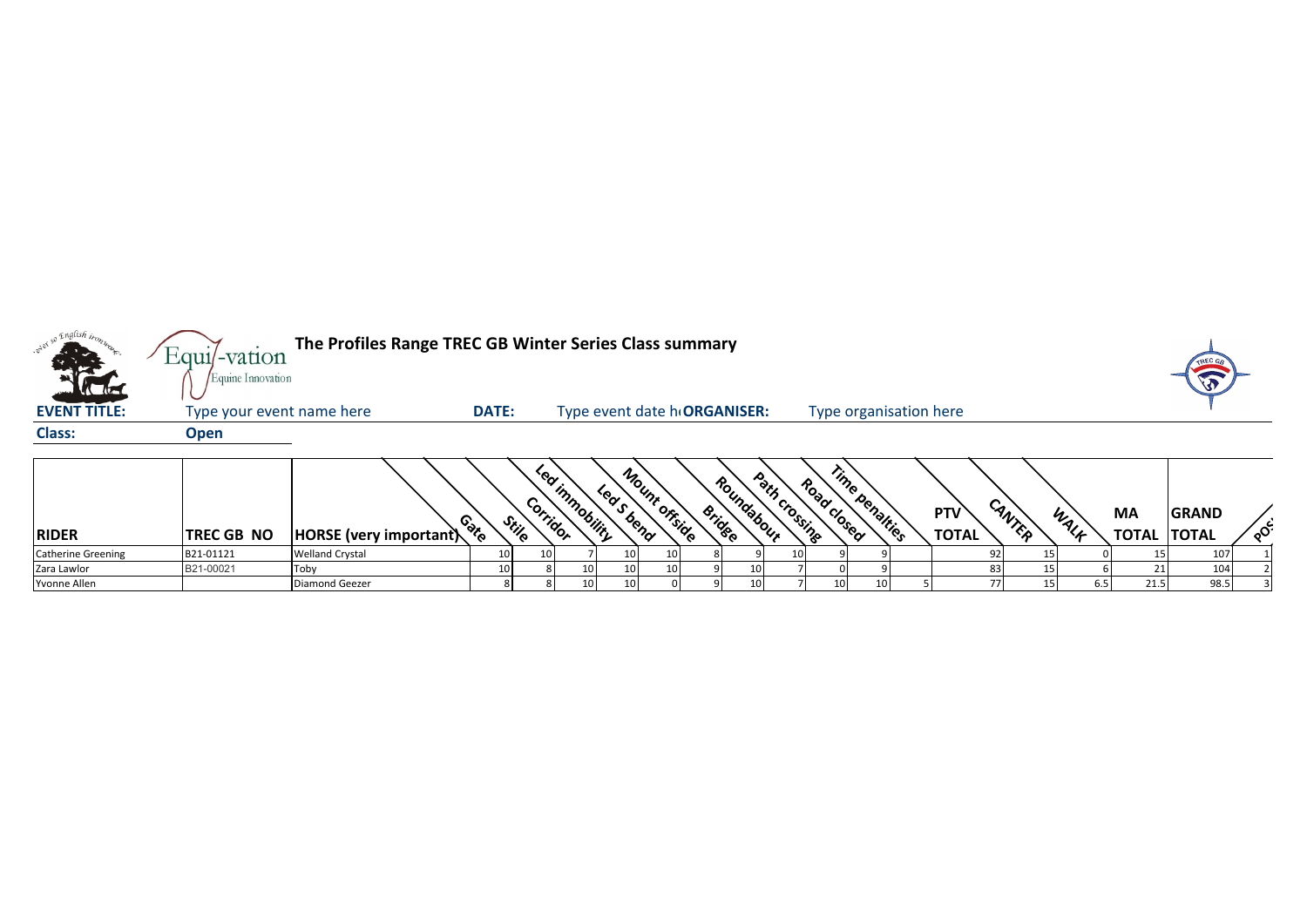| <b>VC 45</b>              | The Profiles Range TREC GB Winter Series Class summary<br>Equi/-vation<br>Equine Innovation |                        |                |               |                              |      |                         |            |               |                            |  |                            |        |      |                          | TREC GA      |                                     |
|---------------------------|---------------------------------------------------------------------------------------------|------------------------|----------------|---------------|------------------------------|------|-------------------------|------------|---------------|----------------------------|--|----------------------------|--------|------|--------------------------|--------------|-------------------------------------|
| <b>EVENT TITLE:</b>       | Type your event name here                                                                   |                        | <b>DATE:</b>   |               | Type event date h ORGANISER: |      |                         |            |               | Type organisation here     |  |                            |        |      |                          |              |                                     |
| <b>Class:</b>             | <b>Open Intermediate</b>                                                                    |                        |                |               |                              |      |                         |            |               |                            |  |                            |        |      |                          |              |                                     |
| <b>RIDER</b>              | <b>TREC GB NO</b>                                                                           | For top Your Minister  | Led innobility | Mount offside | Stile                        | Cate | S bend<br><b>Bridge</b> | Roundabour | Path crossing | Time penalties<br>Corridor |  | <b>PTV</b><br><b>TOTAL</b> | CANTER | WALK | MA<br><b>TOTAL TOTAL</b> | <b>GRAND</b> | $\circ^{\mathcal{C}^{\mathcal{C}}}$ |
| <b>Catherine Greening</b> | B21-01121                                                                                   | <b>Welland Crystal</b> |                | 10            |                              |      | 10 <sup>1</sup>         | 10         | 10            | 10                         |  | 90                         |        |      |                          | 109          |                                     |
| Zara Lawlor               | B21-00021                                                                                   | Toby                   | 8              |               |                              |      | 10                      |            |               | 10                         |  | 73                         |        | 6.5  | 21.5                     | 94.5         |                                     |
| Yvonne Allen              |                                                                                             | Diamond Geezer         |                | 10            |                              |      | 10                      |            |               | 10                         |  |                            |        |      |                          | 92           |                                     |
| Sandra Keen               | R21-00209                                                                                   | Bill                   |                | 10            |                              |      |                         |            |               | 10                         |  | 63                         |        | 2.5  | 17.5                     | 80.5         |                                     |
| Bea Boreham               | B1901150                                                                                    | Donald                 | 8              | 10            |                              |      | 10                      |            |               |                            |  | 57                         |        |      |                          | 62.          |                                     |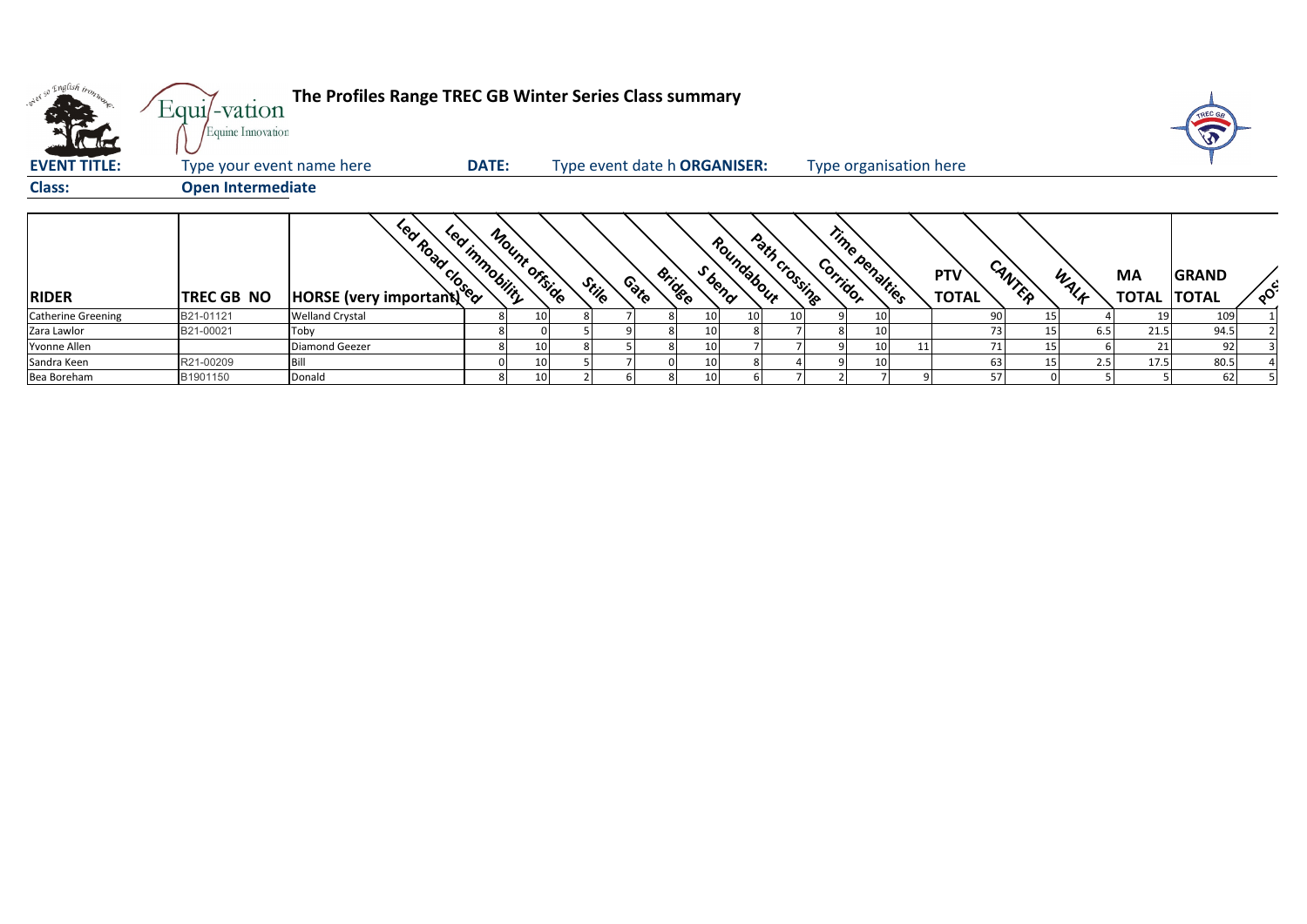| , English iron      | The Profiles Range TREC GB Winter Series Class summary<br>$Equi$ -vation<br>Equine Innovation<br>l'a de |                        |              |                                 |            |                              |       |                     |                        |                |    |                            |                |     |                                 | TREC GA<br>A |          |
|---------------------|---------------------------------------------------------------------------------------------------------|------------------------|--------------|---------------------------------|------------|------------------------------|-------|---------------------|------------------------|----------------|----|----------------------------|----------------|-----|---------------------------------|--------------|----------|
| <b>EVENT TITLE:</b> | Type your event name here                                                                               |                        | <b>DATE:</b> |                                 |            | Type event date h ORGANISER: |       |                     | Type organisation here |                |    |                            |                |     |                                 |              |          |
| <b>Class:</b>       | <b>Intermediate</b>                                                                                     |                        |              |                                 |            |                              |       |                     |                        |                |    |                            |                |     |                                 |              |          |
| <b>RIDER</b>        | <b>TREC GB NO</b>                                                                                       | HORSE (very important) | Road Closed  | Led inmobility<br>Path crossing | Lea S bend | Mount nearside               | Conto | Roundabour<br>Stile | Corridor               | Time penalties |    | <b>PTV</b><br><b>TOTAL</b> | CANTER<br>WALK |     | <b>MA</b><br><b>TOTAL TOTAL</b> | <b>GRAND</b> | POSITION |
| Jo Huckle-Jones     | R21-01333                                                                                               | Milo                   | 10           |                                 |            |                              |       |                     |                        |                |    |                            |                |     |                                 |              |          |
| Bea Boreham         | B1901150                                                                                                | Donald                 |              |                                 |            |                              |       |                     |                        |                | 10 | 56                         | 10.5           |     | 14.5                            | 70.5         |          |
| Sandra Keen         | R21-00209                                                                                               | Bill                   | 10           |                                 |            |                              |       |                     |                        |                |    |                            |                | 2.5 | 2.5                             | 57.5         |          |
| Jo Taylor           | B21-01490                                                                                               | Charlie Chaplin        |              |                                 |            |                              |       |                     |                        |                |    |                            |                |     |                                 | 36           |          |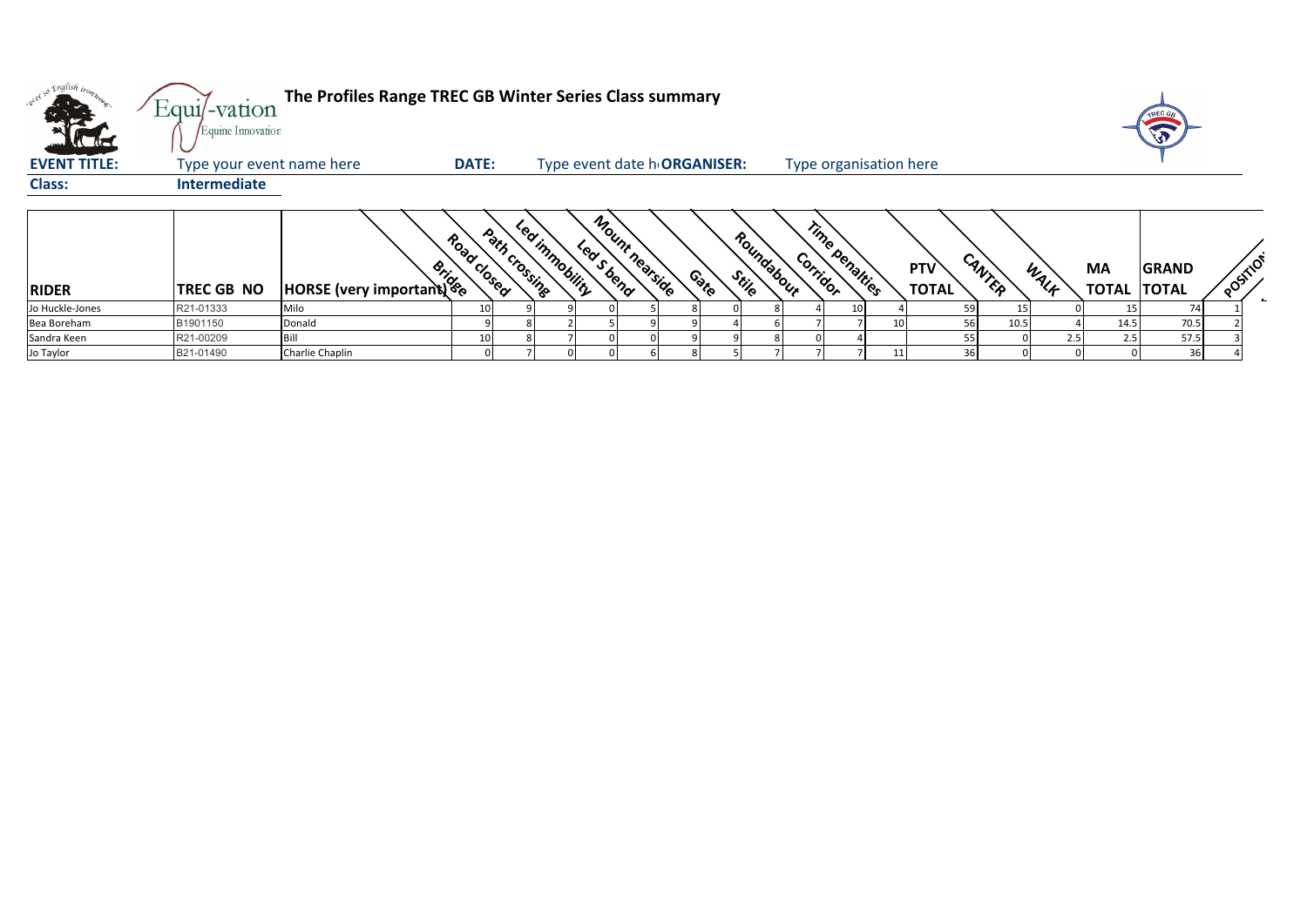| ster so English tromp<br><b>EVENT TITLE:</b><br><b>Class:</b> | Equi/-vation<br>Equine Innovation<br>Type your event name here<br><b>Novice Horse</b> | The Profiles Range TREC GB Winter Series Class summary | <b>DATE:</b> |                 | Type event date h ORGANISER:     |    |       |                       |                           | Type organisation here |                     |                |     |                           |                              |          |  |
|---------------------------------------------------------------|---------------------------------------------------------------------------------------|--------------------------------------------------------|--------------|-----------------|----------------------------------|----|-------|-----------------------|---------------------------|------------------------|---------------------|----------------|-----|---------------------------|------------------------------|----------|--|
| <b>RIDER</b>                                                  | TREC GB NO                                                                            | <b>Solution</b><br>HORSE (very important)              | S bend       | Led inmobility  | Mount negrside<br>Led road dosed |    | Conto | Roundabour<br>Stile   | Path crossing<br>Corridor | Time penalties         | PTV<br><b>TOTAL</b> | CANTER<br>WALK |     | <b>MA</b><br><b>TOTAL</b> | <b>GRAND</b><br><b>TOTAL</b> | POSITION |  |
| Rhian Rose-Jones                                              |                                                                                       | Orbit                                                  | 10           |                 | 10                               |    |       | 10 <sup>1</sup><br>10 | 10                        | $\mathbf{1}$           | 94                  | 15             | 2.5 | 17.5                      | 111.5                        |          |  |
| Caroline Pitt                                                 | B21-01674                                                                             | Calico                                                 | 10           | 10              | 10                               | 10 |       | 10                    |                           |                        | 92                  | 15             |     |                           | 109                          |          |  |
| Alex Baldwin                                                  | R21-01747                                                                             | Juno                                                   | 10           | 10 <sup>1</sup> | 10                               |    |       | 10                    |                           |                        | 81                  |                |     |                           | 81                           |          |  |
| Dani Duffill                                                  |                                                                                       | Rita                                                   | 10           |                 |                                  |    |       |                       |                           |                        | 74                  |                |     |                           | 76.5                         |          |  |
| Jan Tucker                                                    |                                                                                       | Kilate Estrella                                        | 10           | 10              | 10                               | 10 |       |                       |                           |                        | 71                  |                |     |                           | 71                           |          |  |
| Frances Huckle                                                | B21-00896                                                                             | Milo                                                   |              | 10              |                                  |    | 10    |                       |                           |                        | 54                  | 15             | 1.5 | 16.5                      | 70.5                         |          |  |
| Julie Buckmaster                                              |                                                                                       | Freddie                                                | 10           | $\overline{0}$  |                                  |    |       |                       | 10                        | 10                     | 66                  |                |     |                           | 69                           |          |  |
| Victoria Cross                                                |                                                                                       | Gurtcreen Tarzan                                       | 10           | 10              |                                  |    |       |                       | 10                        | $\mathbf{1}$           | 68                  |                |     |                           | 68                           |          |  |
| Erin Baldwin                                                  | B21-01741                                                                             | Hopscotch                                              | 10           | 6 <sup>1</sup>  |                                  |    |       | 10                    |                           |                        | 61                  |                |     |                           | 61                           |          |  |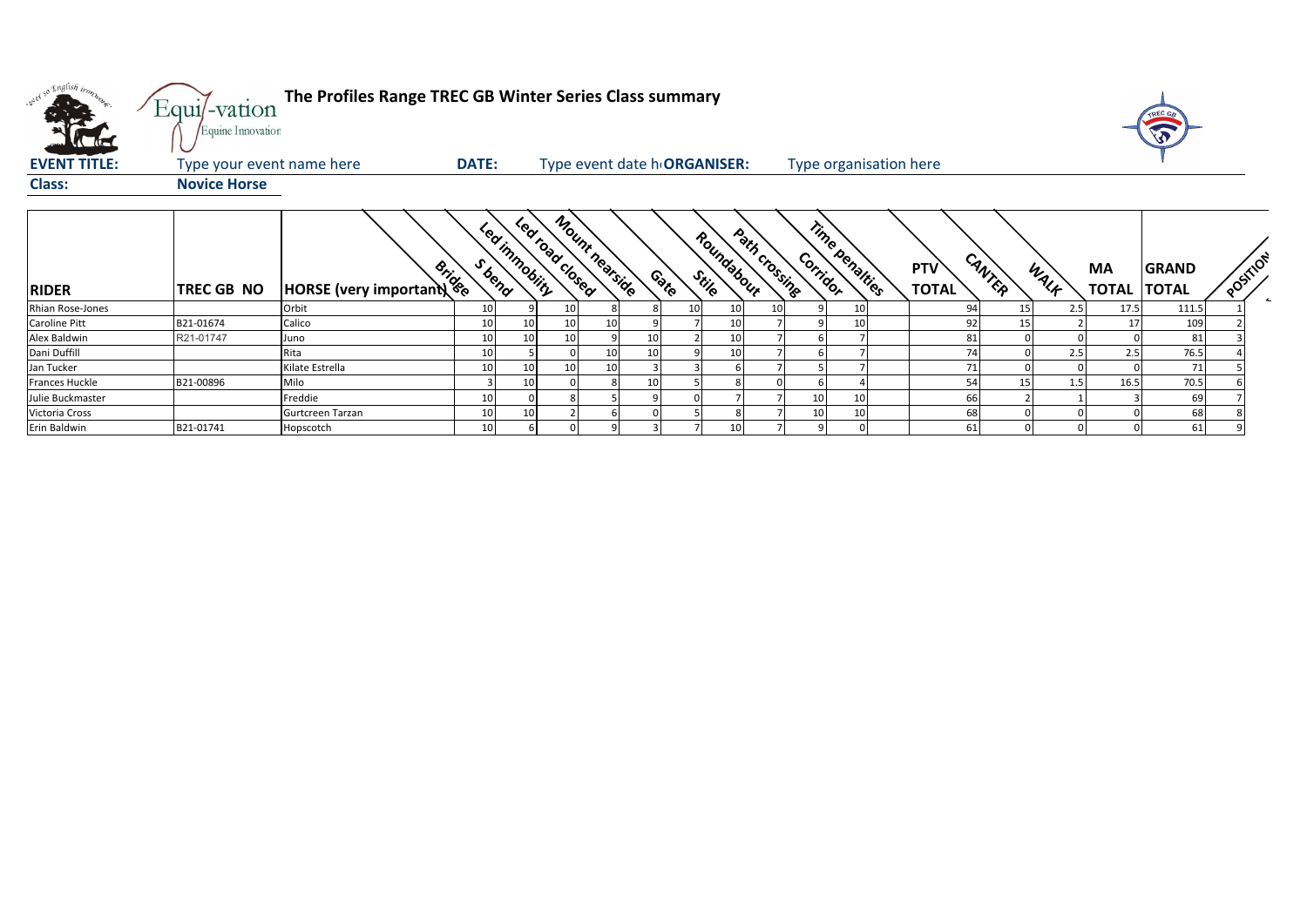| will so English trong   | Equi/-vation<br>Equine Innovation | The Profiles Range TREC GB Winter Series Class summary |              |       |                              |    |                                |                 |                             |                 |                             |                        |    |                            |        |      |      |                                    |          |              |
|-------------------------|-----------------------------------|--------------------------------------------------------|--------------|-------|------------------------------|----|--------------------------------|-----------------|-----------------------------|-----------------|-----------------------------|------------------------|----|----------------------------|--------|------|------|------------------------------------|----------|--------------|
| <b>EVENT TITLE:</b>     | Type your event name here         |                                                        | <b>DATE:</b> |       | Type event date h ORGANISER: |    |                                |                 |                             |                 |                             | Type organisation here |    |                            |        |      |      |                                    |          |              |
| <b>Class:</b>           | <b>Newcomer</b>                   |                                                        |              |       |                              |    |                                |                 |                             |                 |                             |                        |    |                            |        |      |      |                                    |          |              |
| <b>RIDER</b>            | <b>TREC GB NO</b>                 | HORSE (very important)                                 | Coto         | Stile | Led inmobility<br>S bend     |    | Mount nearside<br>Led corridor |                 | Roundabour<br><b>Bridge</b> |                 | Path crossing<br>Road dosed | Time penalties         |    | <b>PTV</b><br><b>TOTAL</b> | CANTER | WALK | MA   | <b>GRAND</b><br><b>TOTAL TOTAL</b> | POSITION |              |
| <b>Rhian Rose-Jones</b> |                                   | Orbit                                                  |              |       | 10                           |    |                                |                 | 10                          |                 |                             | 10                     |    | 79                         | 15     |      | 19   | 98                                 |          | $\leftarrow$ |
| <b>Caroline Pitt</b>    | B21-01674                         | Calico                                                 |              |       |                              | 10 |                                |                 | 10                          |                 |                             |                        |    | 83                         |        |      |      | 83                                 |          |              |
| Erin Baldwin            |                                   | Hopscotch                                              |              |       | 10                           |    | 10                             | 10              | 10                          | 10 <sub>1</sub> |                             | 10                     |    | 75                         |        |      |      | 75                                 |          |              |
| Rebecca Cardus          |                                   | Spirit                                                 |              |       | 10                           |    |                                | 10              | 10                          |                 |                             |                        |    | 70                         |        |      |      | 70                                 |          |              |
| Jan Tucker              |                                   | Kilate Estrella                                        |              |       | 10                           |    |                                |                 | 10                          |                 |                             |                        |    | 69                         |        |      |      | 69                                 |          |              |
| Alex Baldwin            | R21-01747                         | Juno                                                   |              |       |                              |    | 10                             | 10 <sup>1</sup> | 10                          |                 | 10                          | 8                      |    | 61                         |        |      |      | 61                                 |          |              |
| Sally Ashwin            |                                   | Buttondown Mr Muppet (Mupps)                           |              |       | 10                           |    |                                |                 | 10 <sup>1</sup>             |                 |                             | 10                     |    | 53                         |        |      |      | 53                                 |          |              |
| Victoria Cross          |                                   | Gurtcreen Tarzan                                       |              |       |                              |    | 10                             |                 |                             |                 |                             | 10                     | 11 | 35                         | 12.5   |      | 12.5 | 47.5                               |          |              |
| Julie Buckmaster        |                                   | Freddie                                                |              | 10    |                              |    |                                |                 | 10                          |                 |                             |                        |    | 41                         |        |      | 1.5  | 42.5                               |          |              |
| Dani Duffill            |                                   | Rita                                                   |              | 8     |                              |    |                                | 10              |                             | 10E             |                             |                        |    |                            |        |      |      | 0 E                                |          |              |
| <b>Mary Williams</b>    |                                   | Frankie                                                | $\Omega$     |       |                              |    |                                |                 | 10                          |                 | 0E                          |                        |    |                            |        |      |      | 0 E                                |          |              |